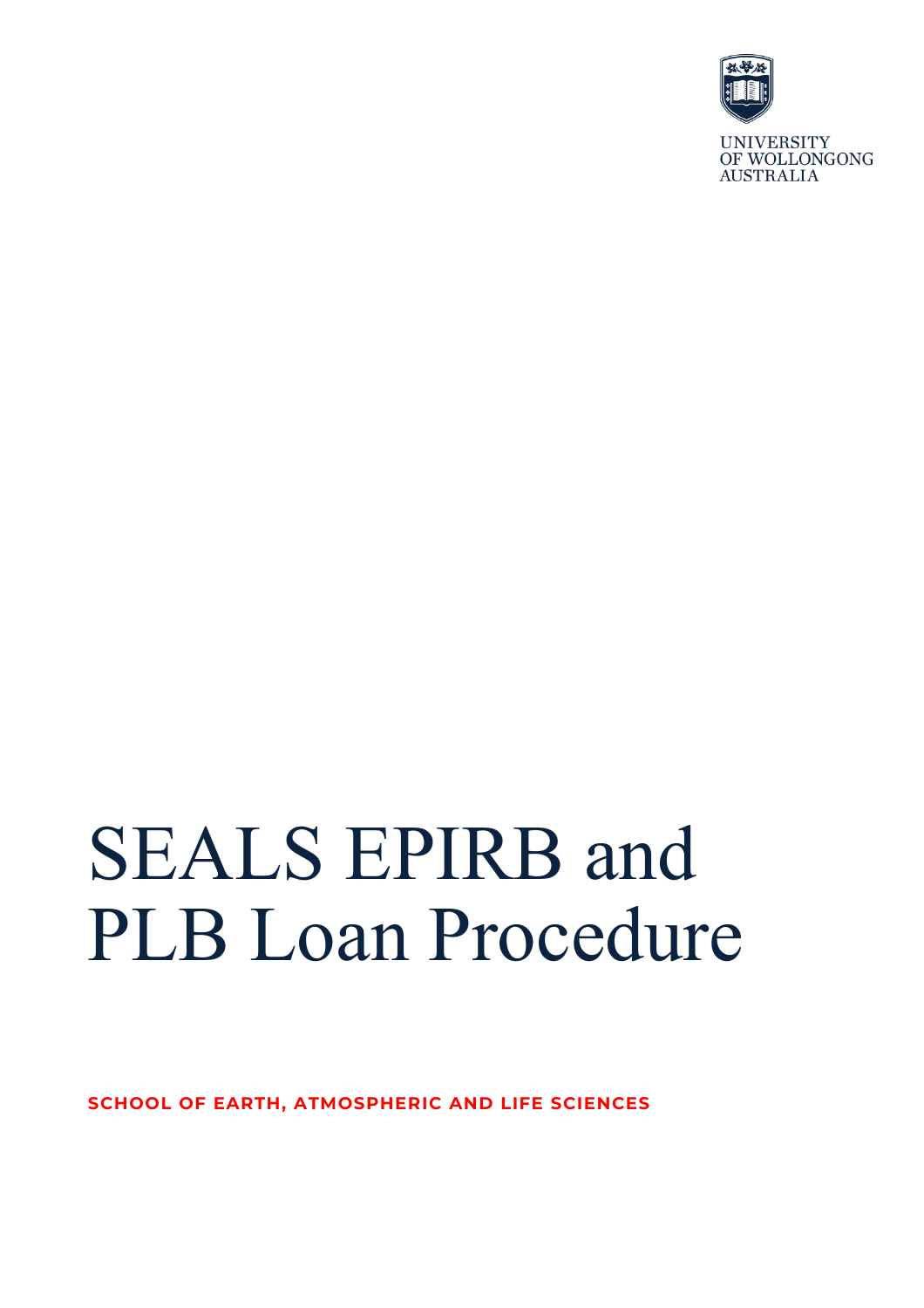When booking the SEALS EPIRB and PLB devices we require all users to update their Trip and Emergency contacts details on the EPIRB/PLB that they've booked with the Australia Maritime Safety Authority (AMSA) prior to leaving for fieldwork.

To book and update the EPIRB/PLB Trip and Emergency Contacts details listed with AMSA you will need to:

- 1. Book an EPRIB/PLB using the Equipment Reservations section on your FESS profile or within your FESS trip - make a note of the device number and HEX ID (e.g. EPIRB #3, HEX ID BEEE52C6C40022D).
- 2. **The day you pick up the device, and no sooner (so that you don't delete the current users trip details and safety contacts)** log into Australian Maritime Safety Authority (AMSA) beacons register site here: <http://www.beacons.amsa.gov.au/> with the following account details: Username: SEALS-fieldequipment@uow.edu.au Password: Biology2014
- 3. Select 'Update my beacon details' below:



4. Choose the Beacon that you have booked from the list shown by clicking on 'Edit' (the beacon will have a long HEX ID e.g. BEEE52C6C40022D). The HEX ID will also be shown on your FESS booking**.**

**Please ensure that you've selected the correct EPIRB using the HEX ID before updating any of the EPIRB details. If you update the Trip and Emergency Contact details of the incorrect EPIRB/PLB you could affect another user's Trip/Emergency contact details.**

| Hex ID                                               |        | Name/Type             |                     | <b>Rego/Callsign</b> |                         | <b>Registration Date</b> |                                     |                  |                               |                                      |              |
|------------------------------------------------------|--------|-----------------------|---------------------|----------------------|-------------------------|--------------------------|-------------------------------------|------------------|-------------------------------|--------------------------------------|--------------|
|                                                      |        |                       |                     |                      |                         | From                     | $\textcolor{red}{\textbf{1}}$<br>To | $\boxplus$       |                               | <b>Bulk Upload</b>                   |              |
| <b>Clear filter</b><br><b>Filter</b>                 |        |                       |                     |                      |                         |                          |                                     |                  |                               |                                      |              |
|                                                      |        |                       |                     |                      |                         |                          |                                     |                  |                               |                                      |              |
|                                                      |        |                       |                     |                      |                         |                          |                                     |                  |                               |                                      |              |
| <b>O</b> Register a beacon<br><b>Export to Excel</b> |        |                       |                     |                      |                         |                          |                                     |                  |                               |                                      |              |
| <b>Beacon</b><br><b>Hex ID/UIN</b><br>vpe            | Name   | Type                  | Beacon<br>Placement | Rego or<br>Callsign  | Beacon<br><b>Status</b> | Registration<br>Date     | <b>Bulk</b><br>Upload               | Last<br>Modified | <b>Battery Expiry</b><br>Date | <b>Registration Status</b>           |              |
| 3EF47B153F81FE0<br>PIRB                              | CS22FL | Toyota<br>Landcrusier |                     | CS22FL               | Operational             | 17/09/2014               | <b>No</b>                           | 31/03/2022       | Aug 2025                      | Registered, Expires on<br>21/09/2022 | $\odot$ Edit |
| BEEE52C6C40022D<br>EPIRB                             | EPM87P | <b>Toyota Hilux</b>   |                     | EPM87P               | Operational             | 01/07/2014               | No.                                 | 30/03/2022       | Dec 2026                      | Registered, Expires on<br>06/07/2022 | $\sigma$ can |

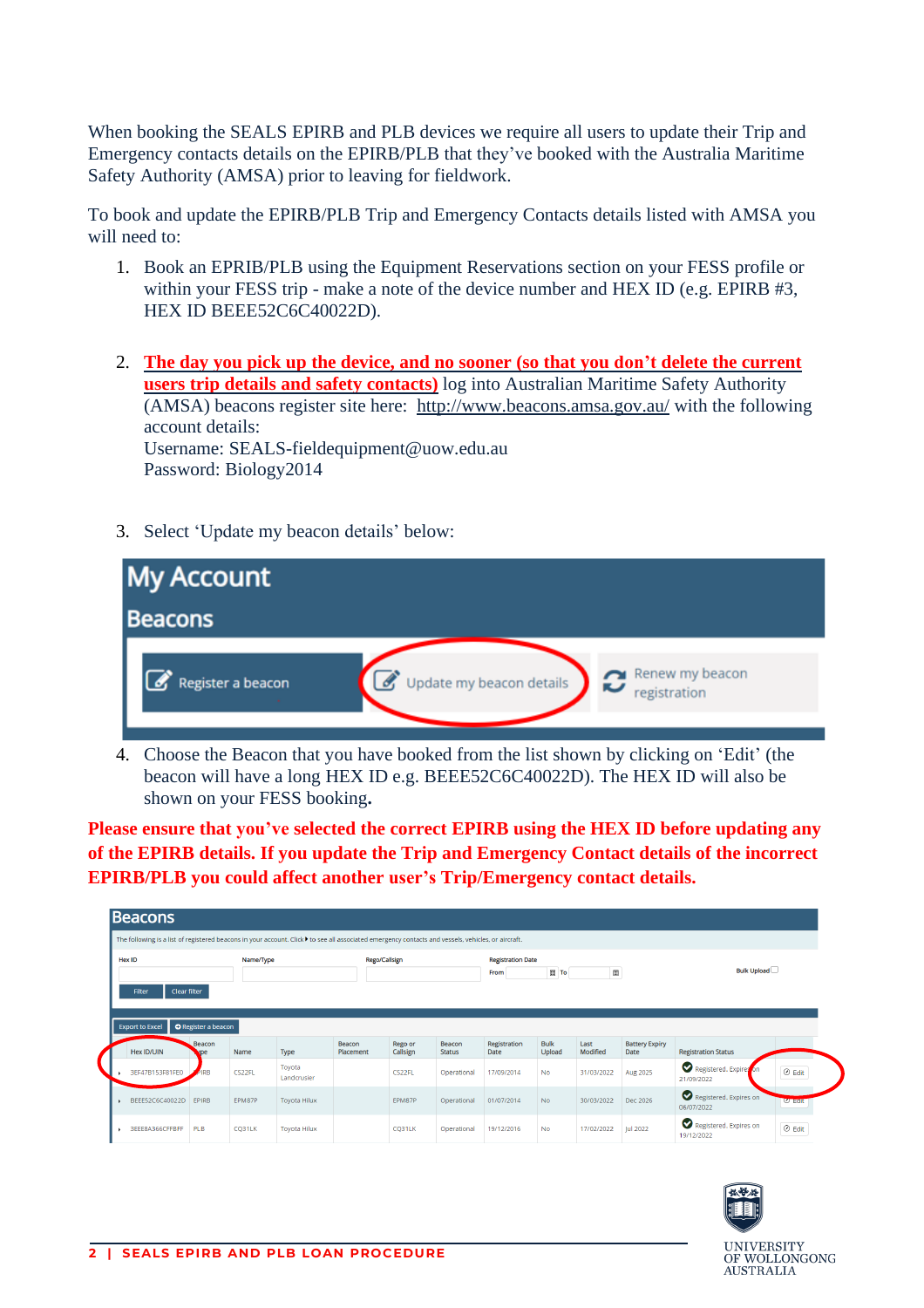5. On the next page scroll down to 'Trips associated with this Beacon'. Click on 'Add new trip details' and enter all the information asked for in the box below.

| <b>Trips Associated With This Beacon</b>                                                                                                                                                                                                                                                                   |
|------------------------------------------------------------------------------------------------------------------------------------------------------------------------------------------------------------------------------------------------------------------------------------------------------------|
| 13 trip details. Add new trip details or update existing trip details related to the use of your beacon e.g. bushwalking, skiing, camping, 4WD trip, canoeing or kayak trip, y<br>only viewed by Search & Rescue in the event the beacon is activated and detected. Click▶to see all uploaded attachments. |
| <b>O</b> Add new trip details                                                                                                                                                                                                                                                                              |

6. Enter as many trip details as possible (follow the questions in the guide below). Once you have completed the trip details, take a screenshot of the trip details that you've listed in AMSA and paste them into a Word Document.

Example of Trip Details to update

| EPIRB/PLB beacon taken to _______________________ by University of Wollongong SMAH,       |  |  |  |  |  |  |  |  |
|-------------------------------------------------------------------------------------------|--|--|--|--|--|--|--|--|
| SEALS staff member/student (name)                                                         |  |  |  |  |  |  |  |  |
|                                                                                           |  |  |  |  |  |  |  |  |
|                                                                                           |  |  |  |  |  |  |  |  |
|                                                                                           |  |  |  |  |  |  |  |  |
|                                                                                           |  |  |  |  |  |  |  |  |
| Mobile numbers of all people in the party                                                 |  |  |  |  |  |  |  |  |
|                                                                                           |  |  |  |  |  |  |  |  |
| Add other contact details for the field group, if available e.g. National Parks contacts. |  |  |  |  |  |  |  |  |

7. Once you have completed the Trip details scroll down to the Vessels, Vehicles, or Aircraft Associated with This Beacon section. Select 'edit' and update the details. Include any vehicle details including the registration.

| Vessels, Vehicles, or Aircraft Associated With This Beacon |                                                                                                                                                           |                       |                     |                                                                                                                                                                                                                                |             |  |                     |                         |                      |  |  |
|------------------------------------------------------------|-----------------------------------------------------------------------------------------------------------------------------------------------------------|-----------------------|---------------------|--------------------------------------------------------------------------------------------------------------------------------------------------------------------------------------------------------------------------------|-------------|--|---------------------|-------------------------|----------------------|--|--|
|                                                            |                                                                                                                                                           |                       |                     | 1 vessel, vehicle, or aircraft. Please enter or select where this beacon will be used as this information can help us to perform an efficient search. Note: You can associate a maximum of 4 vessels, vehicles or aircraft wit |             |  |                     |                         | Collapse $\triangle$ |  |  |
|                                                            | <b>O</b> Add New                                                                                                                                          | <b>O</b> Add Existing |                     |                                                                                                                                                                                                                                |             |  |                     |                         |                      |  |  |
| Priority                                                   | Change<br><b>Registration/Callsign</b><br><b>Beacon Placement</b><br><b>Last Updated</b><br>Type<br>Name/Description<br><b>Account Status</b><br>Priority |                       |                     |                                                                                                                                                                                                                                |             |  |                     |                         |                      |  |  |
|                                                            |                                                                                                                                                           | Vehicle               | <b>Toyota Hilux</b> | EPM87P                                                                                                                                                                                                                         | Operational |  | 02/02/2022 11:23 AM | Edit<br>$\times$ Remove |                      |  |  |
|                                                            |                                                                                                                                                           |                       |                     |                                                                                                                                                                                                                                |             |  |                     |                         |                      |  |  |

8. After updating the vehicle details you'll need to update the employee details (even if you are a student). This section should have the details of the person who booked the EPIRB and/or the fieldwork Trip Leader. Select 'edit' and change the name and contact details.

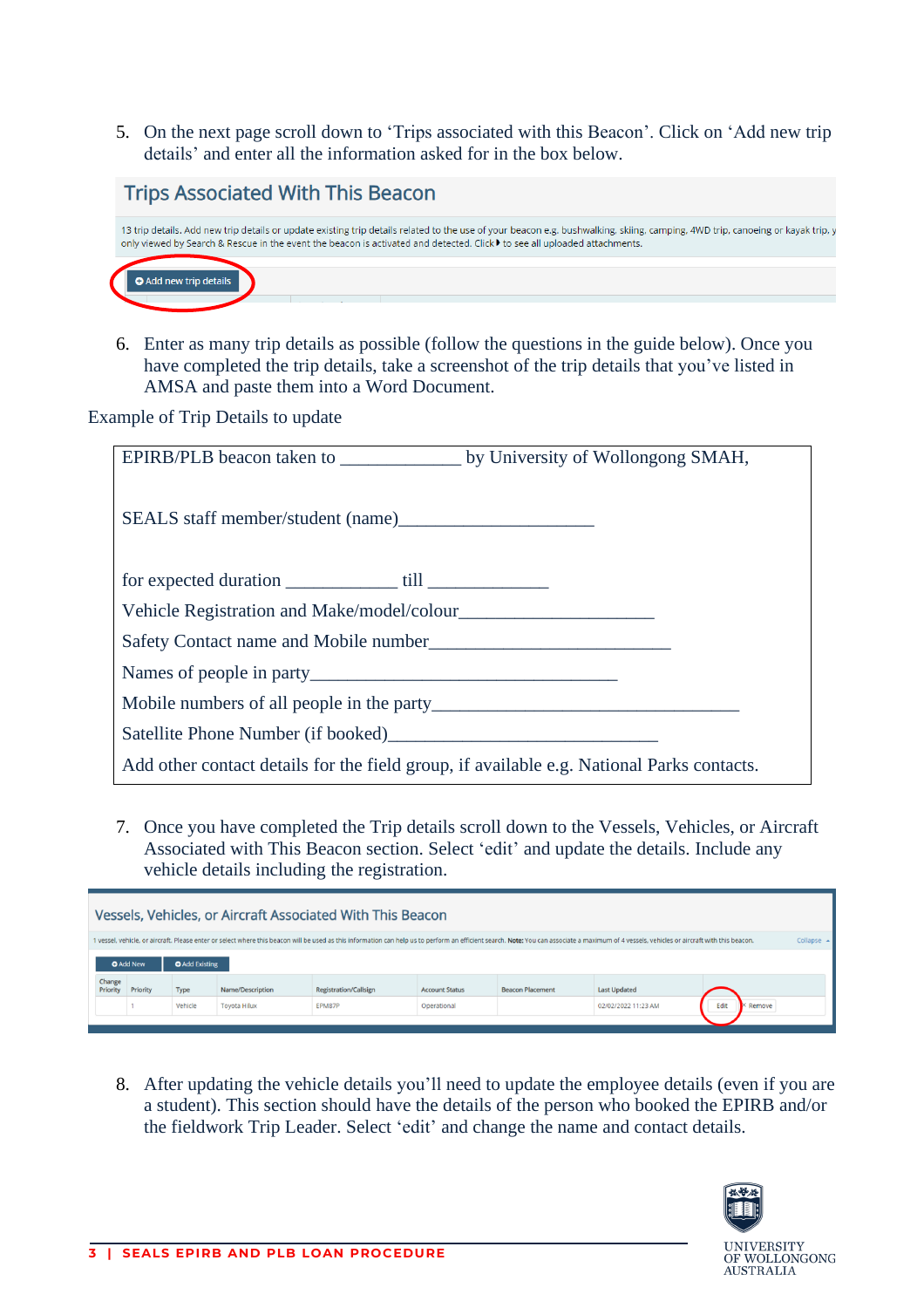| <b>Employee Details</b>                                                         |        |      |      |      |            |  |  |  |  |
|---------------------------------------------------------------------------------|--------|------|------|------|------------|--|--|--|--|
| You can enter or select the details of an employee associated with this beacon. |        |      |      |      | Collapse - |  |  |  |  |
| O Add new employee   O Add existing employee                                    |        |      |      |      |            |  |  |  |  |
| Name                                                                            | Mobile | Home | Work |      |            |  |  |  |  |
|                                                                                 |        |      |      | Edit | Remove     |  |  |  |  |

9. Lastly, you need to update the 'Emergency Contacts'. Here you **MUST** add 2 new contacts by clicking 'edit' on each and entering your Emergency Contact details for your trip. If you don't edit the Emergency contacts for the beacon, the Emergency Contacts already listed from the previous EPIRB/PLB booking will receive a phone call from AMSA if you activate the beacon – they will have no idea who you are, where you are or what you are doing and will be no help to any rescue staff.

| <b>Emergency Contacts</b>                                                                                                          |                     |                                                                 |              |      |              |      |                    |  |  |  |  |
|------------------------------------------------------------------------------------------------------------------------------------|---------------------|-----------------------------------------------------------------|--------------|------|--------------|------|--------------------|--|--|--|--|
| 2 emergency contacts, it is mandatory to provide at least one contact up to a maximum of three. If possible, please provide three. |                     |                                                                 |              |      |              |      |                    |  |  |  |  |
|                                                                                                                                    |                     | O Add existing emergency contact<br>O Add new emergency contact |              |      |              |      |                    |  |  |  |  |
| Change<br>Priority                                                                                                                 | Contact<br>Priority | Name                                                            | Mobile       | Home | Work         |      |                    |  |  |  |  |
| Edit<br>02 4221 4808<br>Alan Champion<br>0438 927 579<br>÷<br>move                                                                 |                     |                                                                 |              |      |              |      |                    |  |  |  |  |
|                                                                                                                                    |                     | Corrine de Mestre                                               | +61410144769 |      | +61242213315 | Edit | $\times R$<br>move |  |  |  |  |

10. Once you have completed the steps above, you can screenshot the Trip details, Vehicle Details, Employee Details and Emergency Contact details that you've updated into a word document that can be uploaded to your trip before it is submitted/approved. If you FESS trip has already been submitted/approved, you can add the AMSA EPIRB Trip and Emergency Contact details to the approved FESS trip using the blue 'Notes' button at the bottom of your trip page without affecting your trip approval.

**Please ensure that you always inform your Safety Contact of your trip details (where you are going, what time you expect to return/check in with them at the end of the day) and have an agreed emergency plan in place if they don't hear from you.**

## *NOTES FOR INTERNATIONAL USERS*

\*It is recommended you contact your chosen airline for guidance on carrying distress beacons as every airline and airport have differing requirements.

\* Please also note that some countries consider Personal Locator Beacon (PLB) carriage and activation illegal on land. Refer to the COSPAS-SARSAT website for the appropriate SPOC (search and rescue or SAR point of contact) for the country you are travelling to and contact them to confirm you are legally allowed to use your beacon.

The search and rescue response in each country will vary due to different levels of SAR resources and capability. It's recommended you check locally the SAR response to expect.